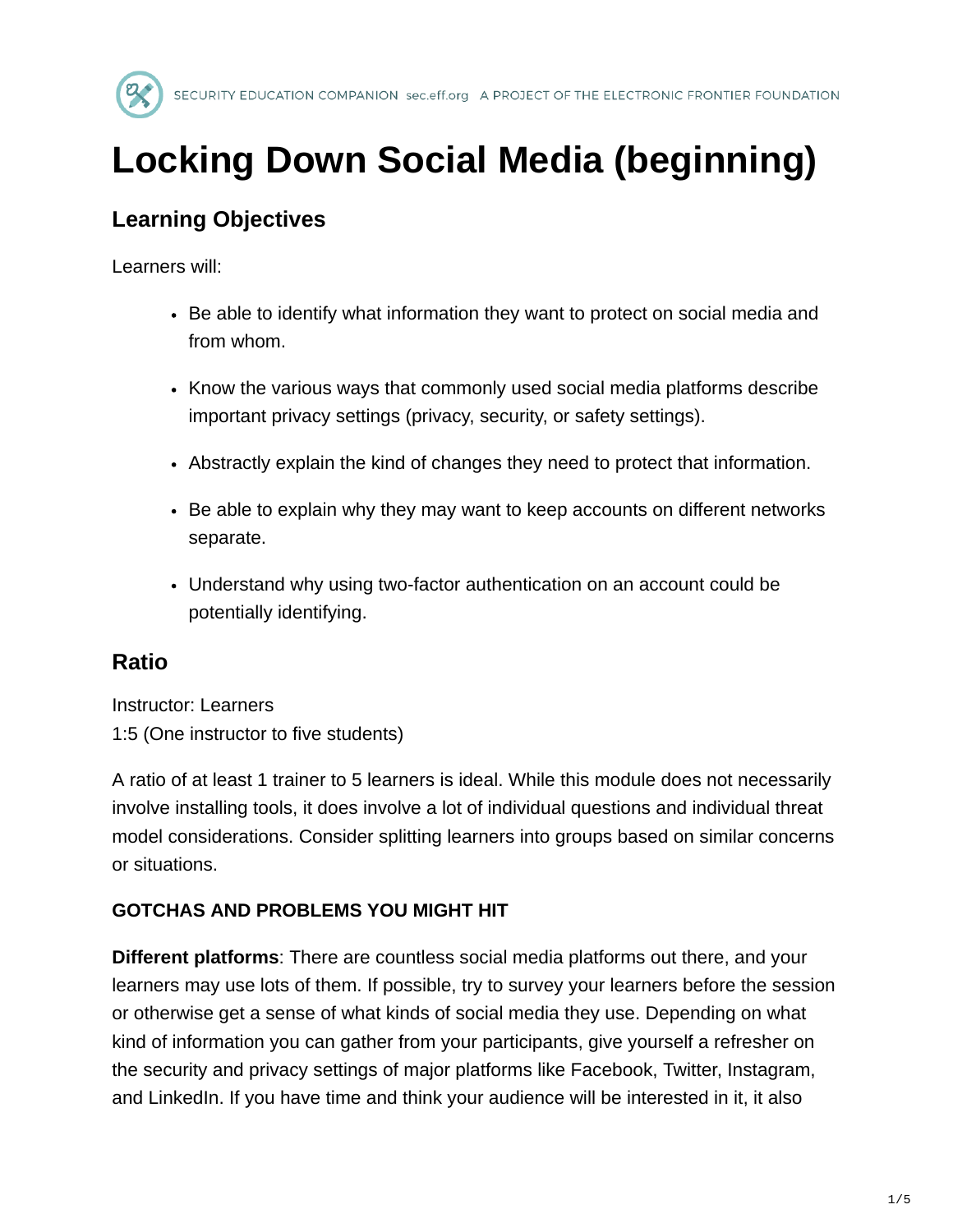doesn't hurt to review online dating networks like OKCupid, Tinder, and Bumble. This kind of general knowledge will help with unexpected questions and troubleshooting!

**Sensitive information and identity**: Sometimes, people are motivated to lock down their social media security after experiencing scary harassment, doxxing, or stalking, or after having watched a friend go through it. These stories can be hard to tell others, and going over these fears can put people into an anxious, worried place. Also keep in mind that social media, like any environment, can pose different risks depending on your gender, race, or sexuality. Women, people of color, and LGBTQ people bear the majority of online harassment. Some specific concerns to be mindful of include locational privacy, the risk of sharing a phone number, maintaining multiple accounts and identities, and online dating security and privacy.

**The buddy system**: Coming face-to-face with one's online presence can be a scary undertaking. Many people very reasonably would rather not know what information of theirs is out there rather than the painful process of confronting it. If possible, encourage participants before the workshop to bring a trusted friend or family member with them. Learning that your phone number has been public this whole time, or finding a public photo you thought was private, can be intense experiences, and they can be less overwhelming with personal support nearby**.**

# **Recommended Reading**

SSD's [Protecting Yourself On Social Networks](https://ssd.eff.org/en/module/protecting-yourself-social-networks)

[The Smart Girl's Guide to Privacy](https://www.amazon.com/Smart-Girls-Guide-Privacy-Rest-ebook/dp/B00JBV3C6S) by Violet Blue

[Hack\\*Blossom](https://hackblossom.org/resources/)

<https://resist.space/>

# **Lesson Content**

#### **ICE BREAKER**

"Raise your hand if you've used a social media platform once today. How about twice? How about three times?" Hopefully this will generate some laughs and drive home the point that it's normal for social media platforms to be essential to people's daily lives.

#### **WARMUP**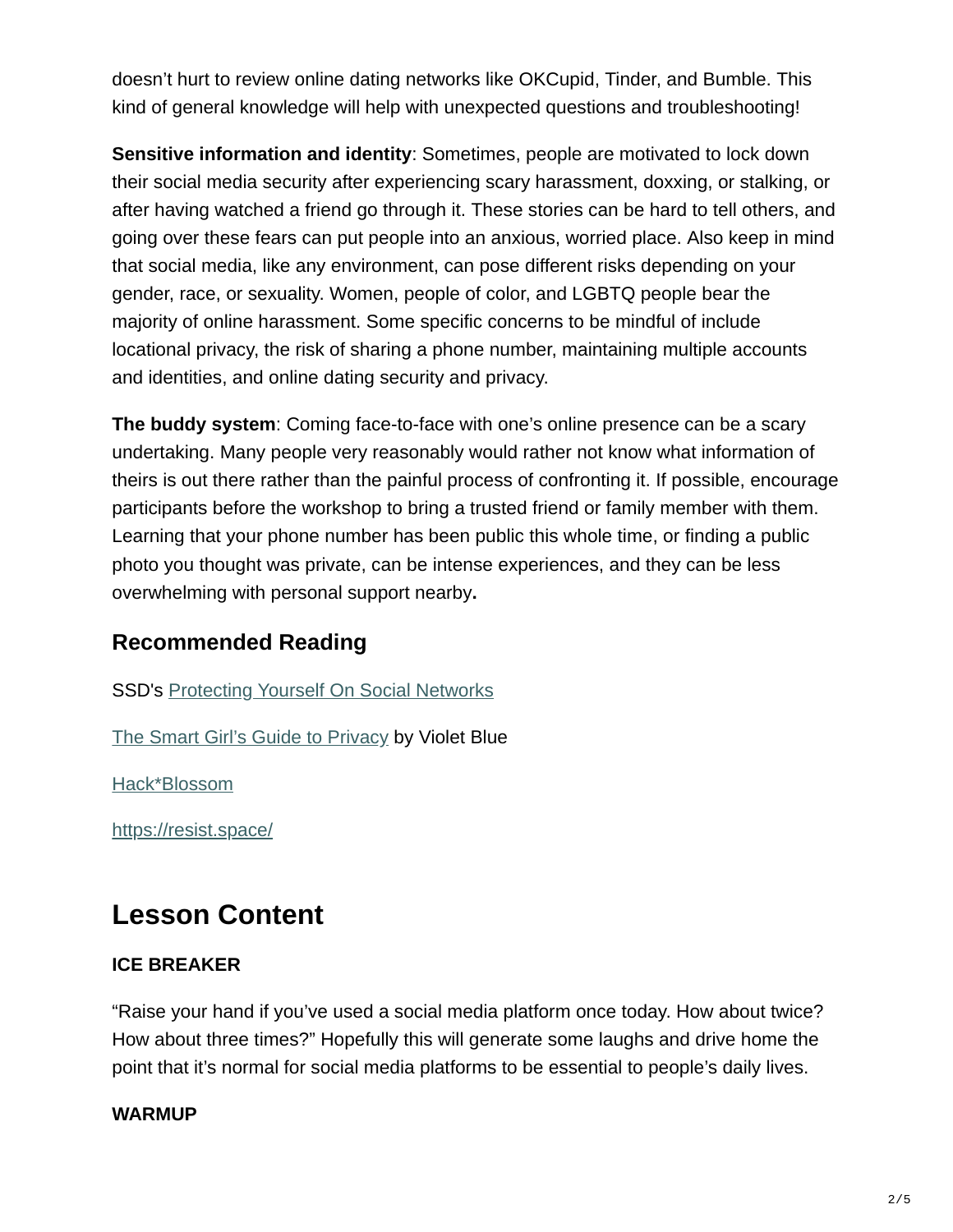Have participants split into pairs or small groups and talk about their favorite use of social media. Examples could include: sharing pictures, organizing events, staying in touch with long-distance family and friends, participating in online communities, spreading their art/work/activism, etc.

## **KNOWLEDGE SHARE**

Learning about so many different platforms with so many different settings can overwhelm your learners (and you!). Before diving into nitty-gritty settings tutorials and questions, be sure to go over more general concepts that apply regardless of platform or settings scheme. This might include:

# **What is personally Identifying Information (PII)?**

PII, sometimes called "Sensitive Personal Information" or "Potentially Identifying Information," is information that can be used to identify a person. It might be combined with other information to figure out someone's location, to contact them, or to gather additional information about their life. Lots of companies collect this information for many purposes, including advertising, medical documentation, or billing. While it is difficult to control the information and data that companies collect on someone, learners can take control of the information they put out into the world on social media.

# **"Don't blame yourself."**

Sometimes, learners can feel shameful or embarrassed when they take the first step of identifying what they want to protect on social media. They may feel like it's their fault, that they should have been more careful, or that they made mistakes when sharing information. As a trainer, you can reassure them that it's not their fault. You might say something like, "I don't want you to blame yourself for what big tech companies and social media platforms have done to your privacy." Instead, you can help them focus on small but powerful actions they can take to reclaim their privacy.

# **Security and privacy "check-ups"**

Facebook, Google, and other major websites offer "security check-up" features. These tutorial-style guides walk you through common privacy and security settings in plain language and are an excellent feature to take advantage of.

# **Privacy vs. security; safety vs. account settings**

Even though every social media platform has its own unique settings, you can find some patterns.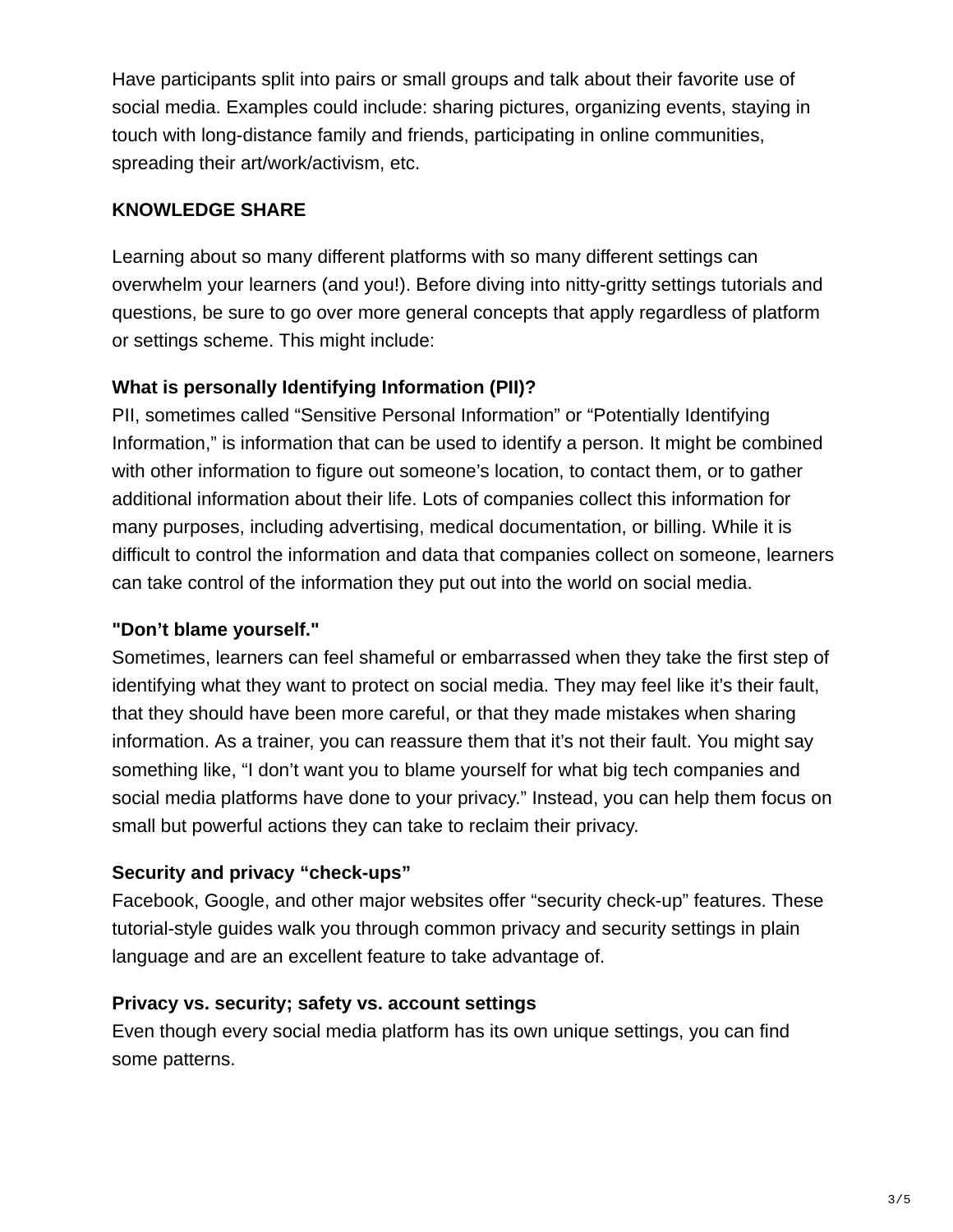Privacy settings tend to answer the question: "Who can see what?" Here you'll probably find settings concerning audience defaults ("public," "friends of friends," "friends only," etc.), location, in photos, contact information, tagging, and if/how people can find your profile in searches.

Security (sometimes called "safety") settings will probably have more to do with blocking/muting other accounts, and if/how you want to be notified if there is an unauthorized attempt to authorize your account. Sometimes, you'll find login settings- like two-factor authentication and a backup email/phone number--in this section. Other times, these login settings will be in an account settings or login settings section, along with options to change your password.

#### **Phone numbers**

When you give your phone number to a website—perhaps to send two-factor authentication codes, or to reset your account—some websites have a tendency to fill in your phone number in other places. On Facebook, this could mean others can look you up in search by your phone number. On other sites, it could mean your phone number is public without you knowing it. It's easy to overlook, but since your phone number is a potentially identifying piece of information, this is one of the first things to lock down.

## **Location**

Location settings help you make sure that you don't accidentally share where you are. Some sites will include your approximate location by default when you post things. Location information can paint a detailed picture of your habits, home, and workplace, so it's important to turn off if it's leaking information that you feel uncomfortable with.

#### **Photos**

Photos can share more information than meets the eye. In addition to metadata that might include the time and place a photo was taken, the image itself can provide some information. Before you post a picture, ask: Was it taken outside your home or workplace? Are there any addresses or street signs visible in it? If you post photos often at certain times of day, does it make it easy to figure out what your routines and habits might be?

Photos can also link accounts you intend to keep separate. This is a surprisingly common issue with dating sites and professional profiles. If you want to maintain your anonymity or keep a certain account's identity separate from others, be sure to use a photo or image that you don't use anywhere else online. To check, you can use Google reverse image-search function.